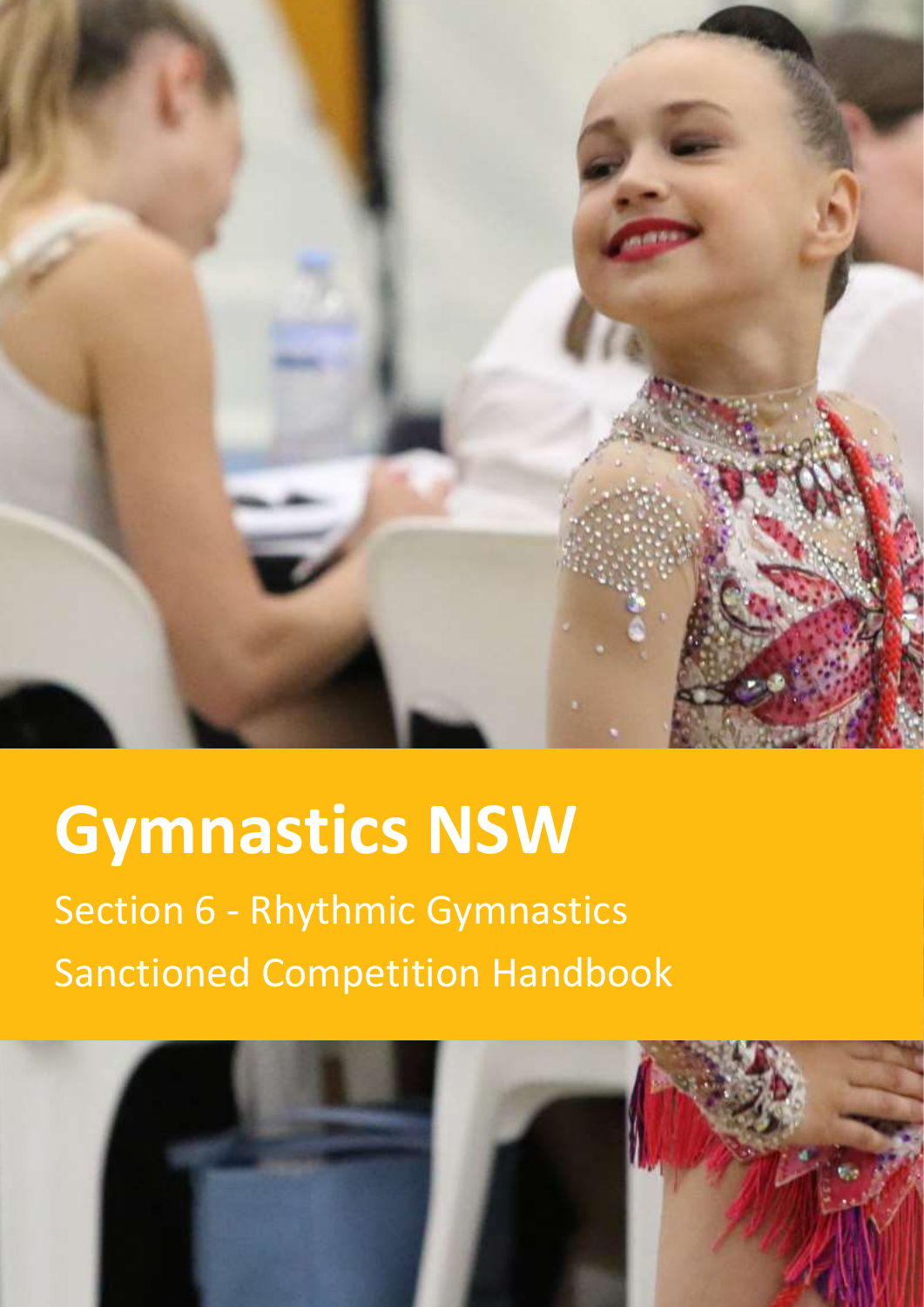### Contents

| Example Floor Layout- Using Roll Out Strip Mats, Artistic Floor or Matufa Floor 13 |
|------------------------------------------------------------------------------------|
|                                                                                    |
|                                                                                    |
|                                                                                    |
|                                                                                    |
|                                                                                    |
|                                                                                    |
|                                                                                    |
|                                                                                    |
|                                                                                    |
|                                                                                    |
|                                                                                    |
|                                                                                    |

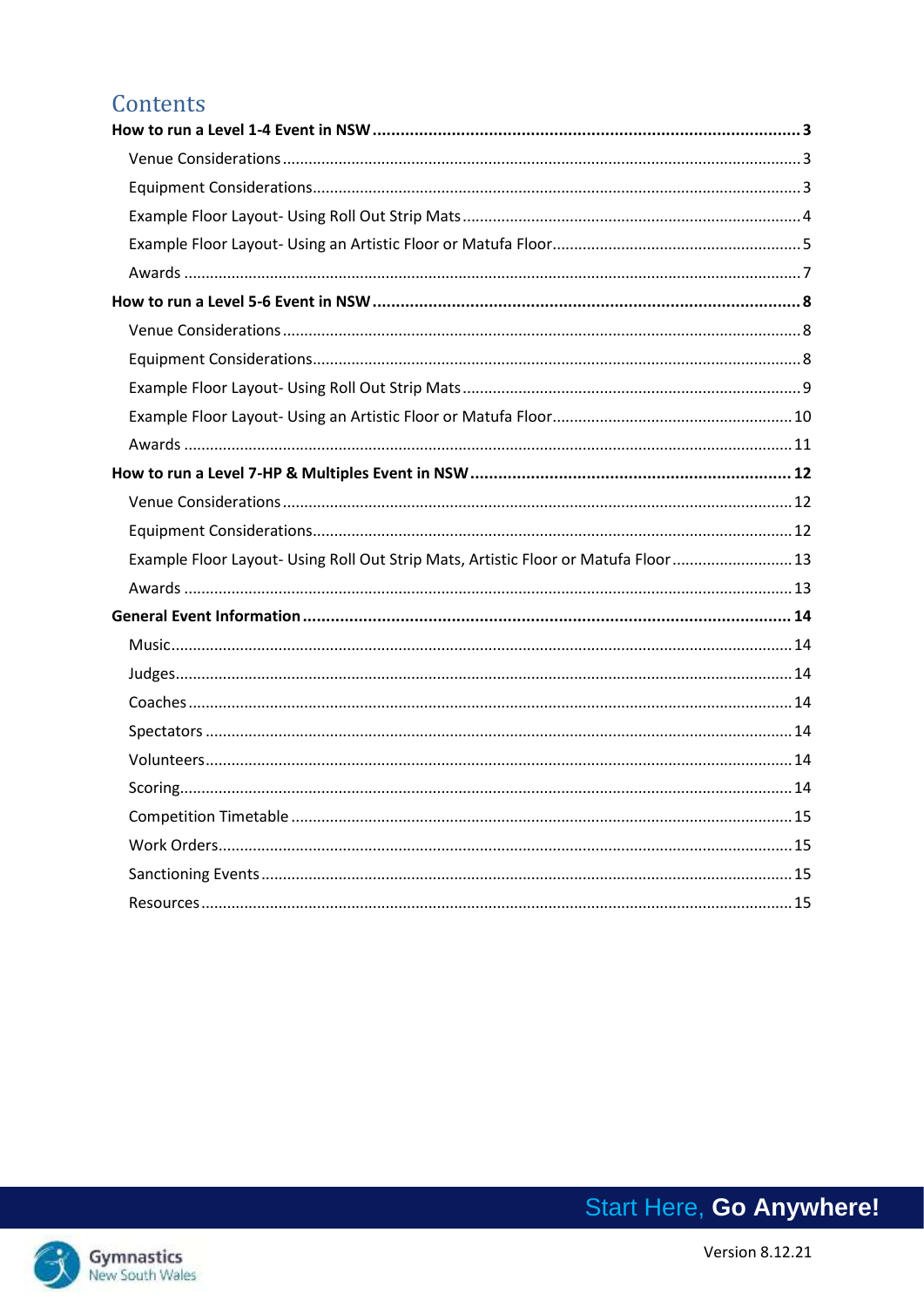### <span id="page-2-0"></span>How to run a Level 1-4 Event in NSW

### <span id="page-2-1"></span>Venue Considerations

- 1. All you need is enough space for the competition floor, warm up floor, judges tables, and spectators if you're having them.
- 2. Height of ceiling- approximate from 5m (ideal from 6m)
- 3. Other;
	- Power
	- Bathrooms
	- Carparks or street parking

### <span id="page-2-2"></span>Equipment Considerations

#### Required Items

- 1. Competition Floor Options may include:
	- 3x roll out strip mats
	- Half a matufa floor (RG specific competition floor)
	- Half an Artistic floor (WAG/MAG/ACRO floor)
- 2. Warm Up Floor
	- 3x roll out strip mats
	- Half a matufa floor (RG specific competition floor)
	- Half a Artistic floor (WAG/MAG/ACRO floor)
- 3. Velcro Strips (if using roll out strips mats/artistic floor- to stop mats from sliding apart)
- 4. Sound
	- blue tooth speaker
	- power speaker/cd player
	- sound system
- 5. Judging Tables
- 6. Judging Chairs
- 7. Extension cords and power boards
- 8. Competition Markings (Red Tape only used to half the Competition Floor for Level 1-2. An alternative option is to use a barrier– but be conscious of potential Health and Safety issues)
- 9. Music Device
	- Club/Coaches Device (recommended option- to remove responsibility from hosting club)
	- Ipad/Ipod, Computer/Laptop or phone
- 10. Awards
- 11. Gaffer Tape (Black/Silver to secure cords)

#### Optional Items

- 12. Barriers; (boxes, chairs or other equipment to separate any areas; Ballet bars are great in a hall setting for parents, spectators, waiting competitors and other competitions areas.
- 13. Printer
- 14. Spectator seating
- 15. Microphone

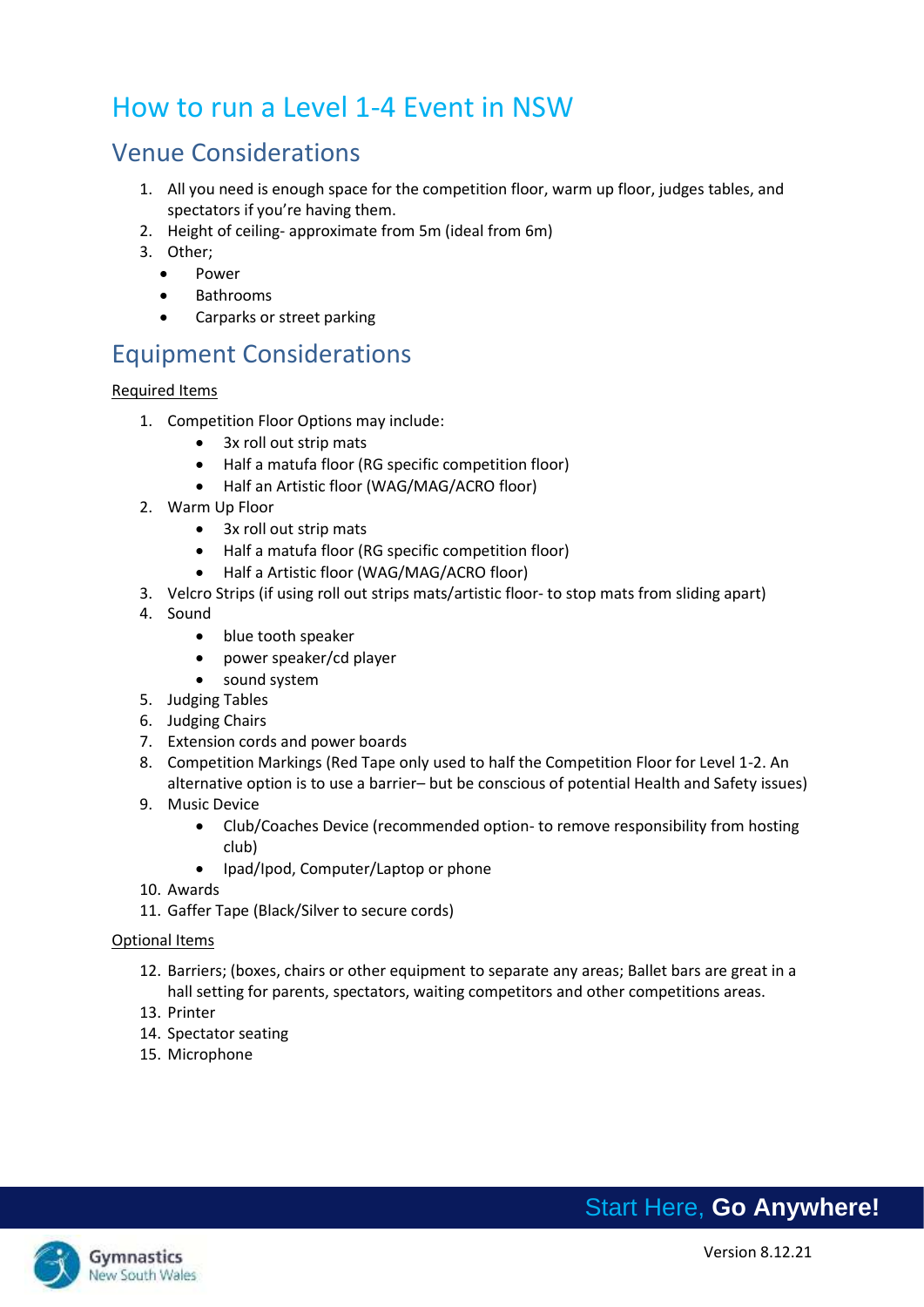### <span id="page-3-0"></span>Example Floor Layout- Using Roll Out Strip Mats

#### **Level 1-2; Two gymnasts competing at the same time**

- Competition Floor- 3x mats running longways to judges tables, place red tape down in middle of the floor to separate Panel A and B or you can use boxes/other equipment that you have in the gym. However, be conscious of potential Health and Safety issues.
- Warm up Floor- 3x mats behind the judges tables
- Velcro all mats must have Velcro (4x in total if using 6x mats)
- Judges Tables- one table for panel A and one table for panel B.
- Sound place near power or run power to the judges table (you can encourage coaches to press play or you can either use a volunteer or judge to press play)



#### **Level 3-4; One gymnast competing**

• Competition Floor - no red tape required and join tables together to form one panel.



Gymnastics New South Wales

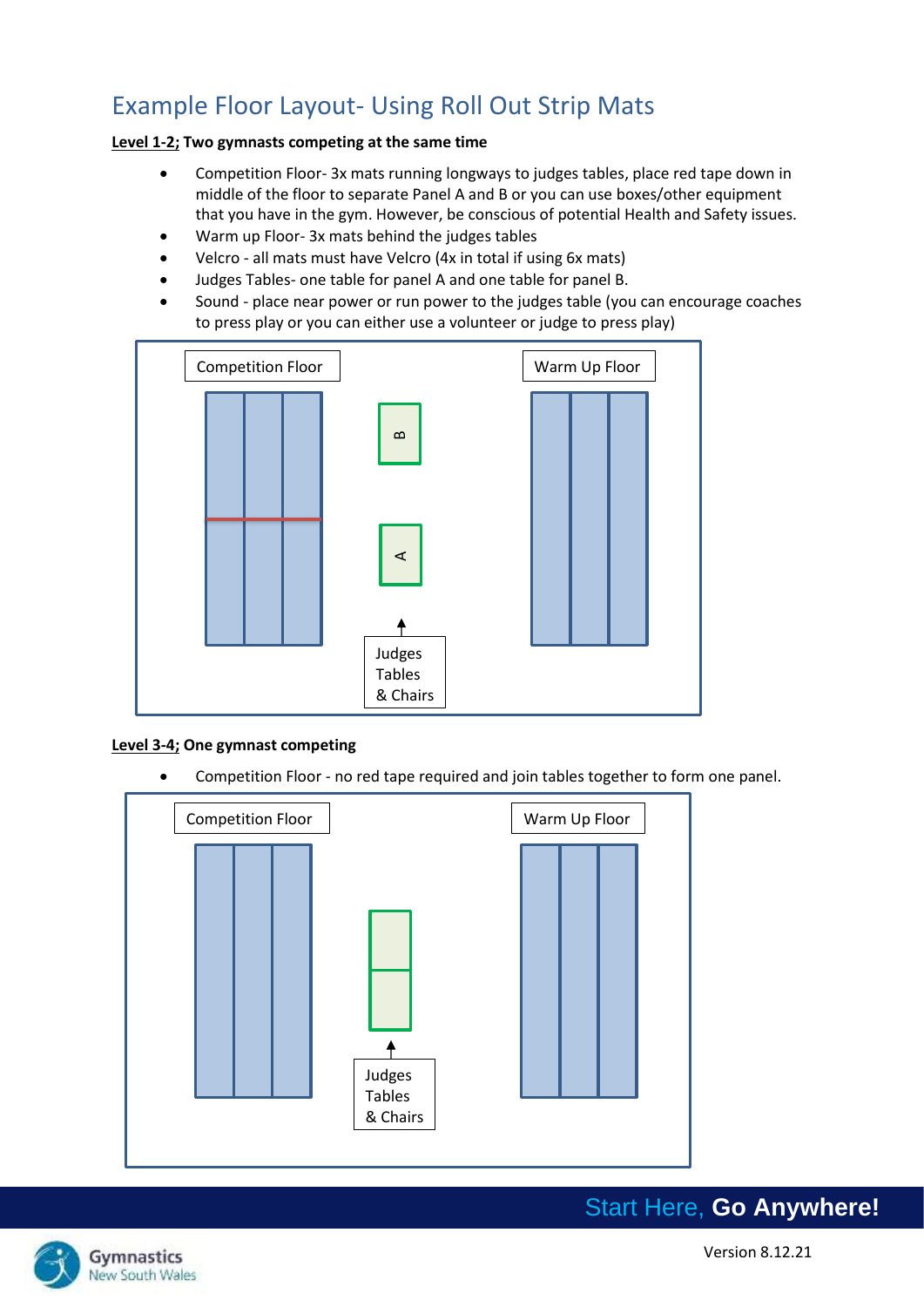#### **Level 3-4; Two gymnasts competing at the same time**

• Additional mats required for the extra competition floor (Minimum 9 mats). Note; This Structure can accommodate Level 1-2 to have 4 gymnast competing at the same time from the same level by adding a red tape in the middle of both floors and having 4 panels.



### <span id="page-4-0"></span>Example Floor Layout- Using an Artistic Floor or Matufa Floor

#### **Level 1-2; Two gymnasts competing at the same time**

- Competition Floor- artistic/matufa floor, place red tape down in middle of the competition floor to separate Panel A and B or you can use boxes/other equipment that you have in the gym. Also separate the competition floor from the warm up floor by either using any equipment or chairs with seats facing into the warm up area. However, be conscious of potential Health and Safety issues.
- Velcro all mats
- Judges Tables one table for panel A and one table for panel B.
- Sound place near power or run power to the judges table (you can encourage coaches to press play or you can either use a volunteer or judge to press play)



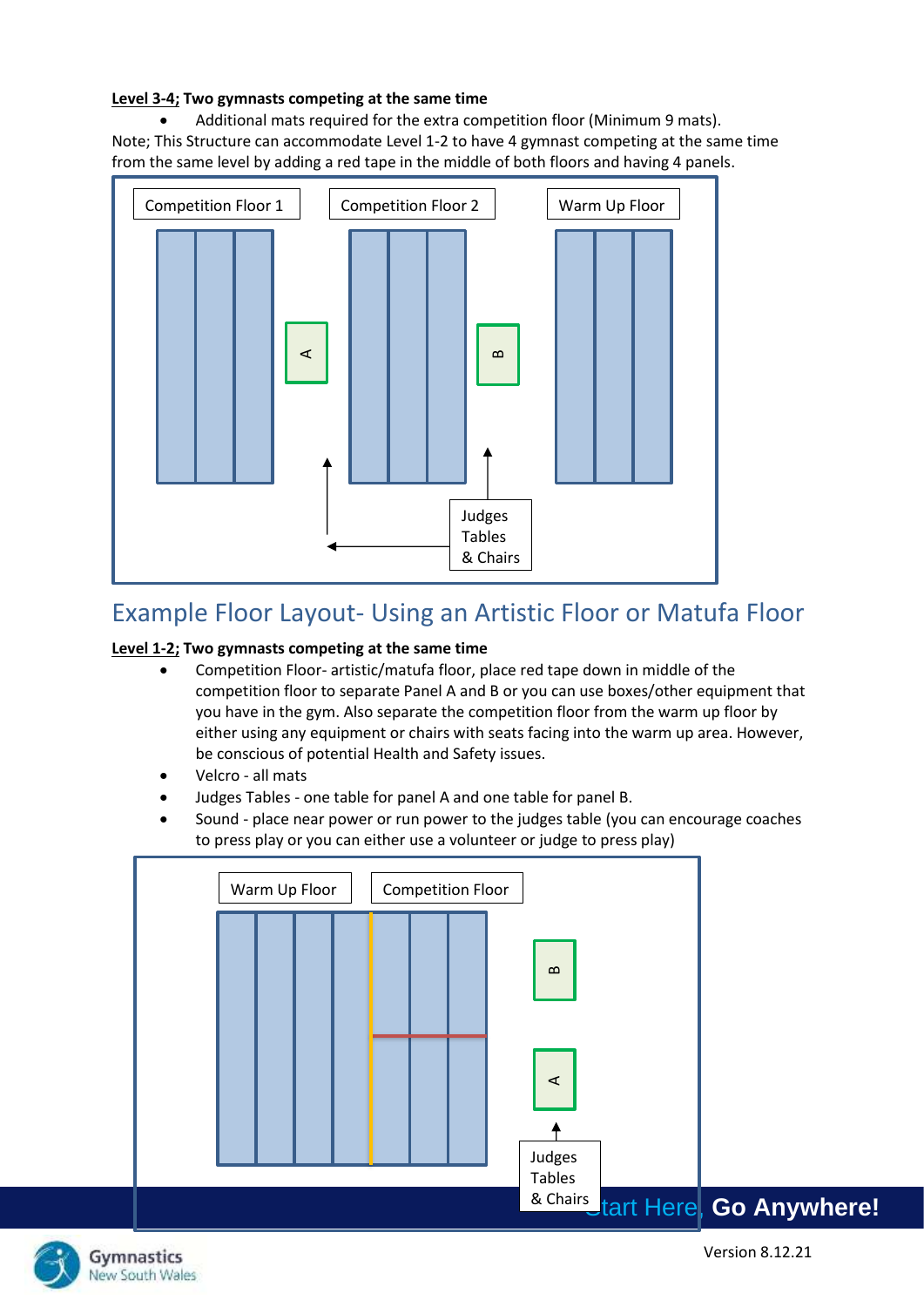#### **Level 3-4; One gymnast competing**

• Competition Floor - no red tape required and join tables together to form one panel. Leave a barrier to separate the competition floor to the warm up floor.



#### **Level 3-4; Two gymnasts competing at the same time**

• Additional mats required for warm up floor (Artistic/Matufa floor plus Minimum 3 roll out mat strips. If you have additional mats, it is recommended to be used for additional warm up space.



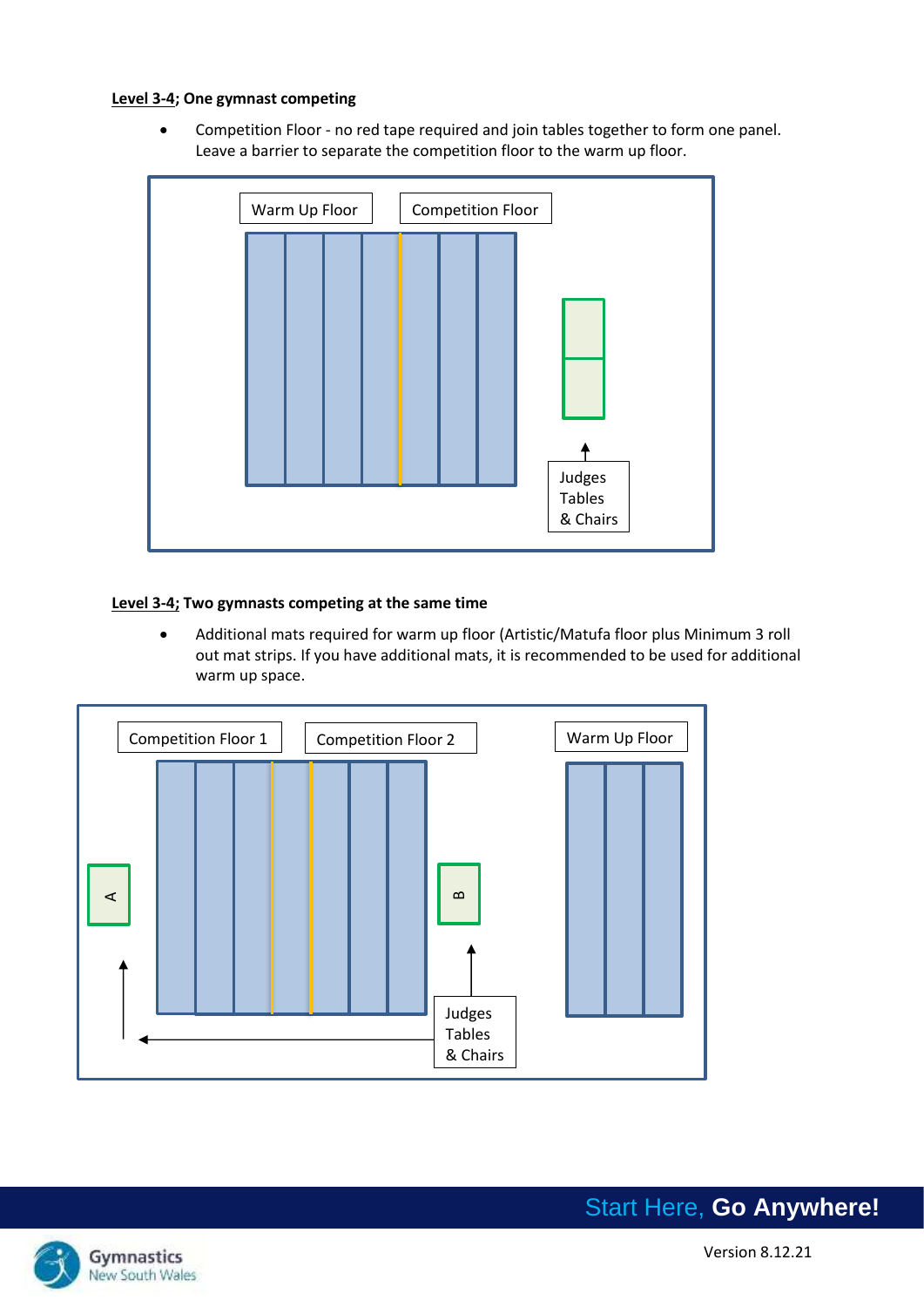### <span id="page-6-0"></span>Awards

There are many options to choose from on to how to award Level 1-4 for your sanctioned event as well as deciding to go with a different scoring option outside of what is listed below however you will need to communicate this well ahead of the closing date for entries.

At State run events, we band Level 1-4 per routine and each gymnast receives a total of two awards for the two routines they performed. We use Blue, Red and Green Ribbons for Invitationals and Gold, Silver, Bronze Medals for State Championships.

You can decide to use different colour ribbons, banding places more than three, medals, trophies, certificates, use an alternative banding structure to determine what award each athlete receives and/or add novelty awards.

**Option 1: Follow NSW Events Structure (Recommended as it's the easiest option)** 

- Three Awards per routine
	- Blue, Red, Green
	- Gold, Silver, Bronze
	- OR
	- Three other Colours
- Use the banding Scores in the RG Technical Regulations to determine what award each athlete receives after each routine
- Awards can be collected after each routine
- Results will not be published with scores. Clubs can request for their club gymnasts only pending each events set-up.

#### **Option 2: Alternative Option**

- Increase to more than three awards per routine
- Decide each banding score to determine what award each athlete receives and communicate to clubs participating
- Awards can be collected after each routine
- Results will not be published with scores. Clubs can request for their club gymnasts only pending each events set-up.

#### **Option 3: Alternative Option**

- Three Awards per routine/AA OR to increase more than three
- Decide to do an even split into how many awards you have (not score based)
- Awards can only be collected after the entire competition session
- Results will need to be kept manually during the session for each gymnast and routine
- Results will then need to be sorted manually per routine to determine which award each athlete receives OR
- Alternatively, Results will then need to be sorted manually by adding the two routines together for each athlete, then sorted to determine which ONE award for AA each athlete receives
- Results will not be published with scores. Clubs can request for their club gymnasts only pending each events set-up.

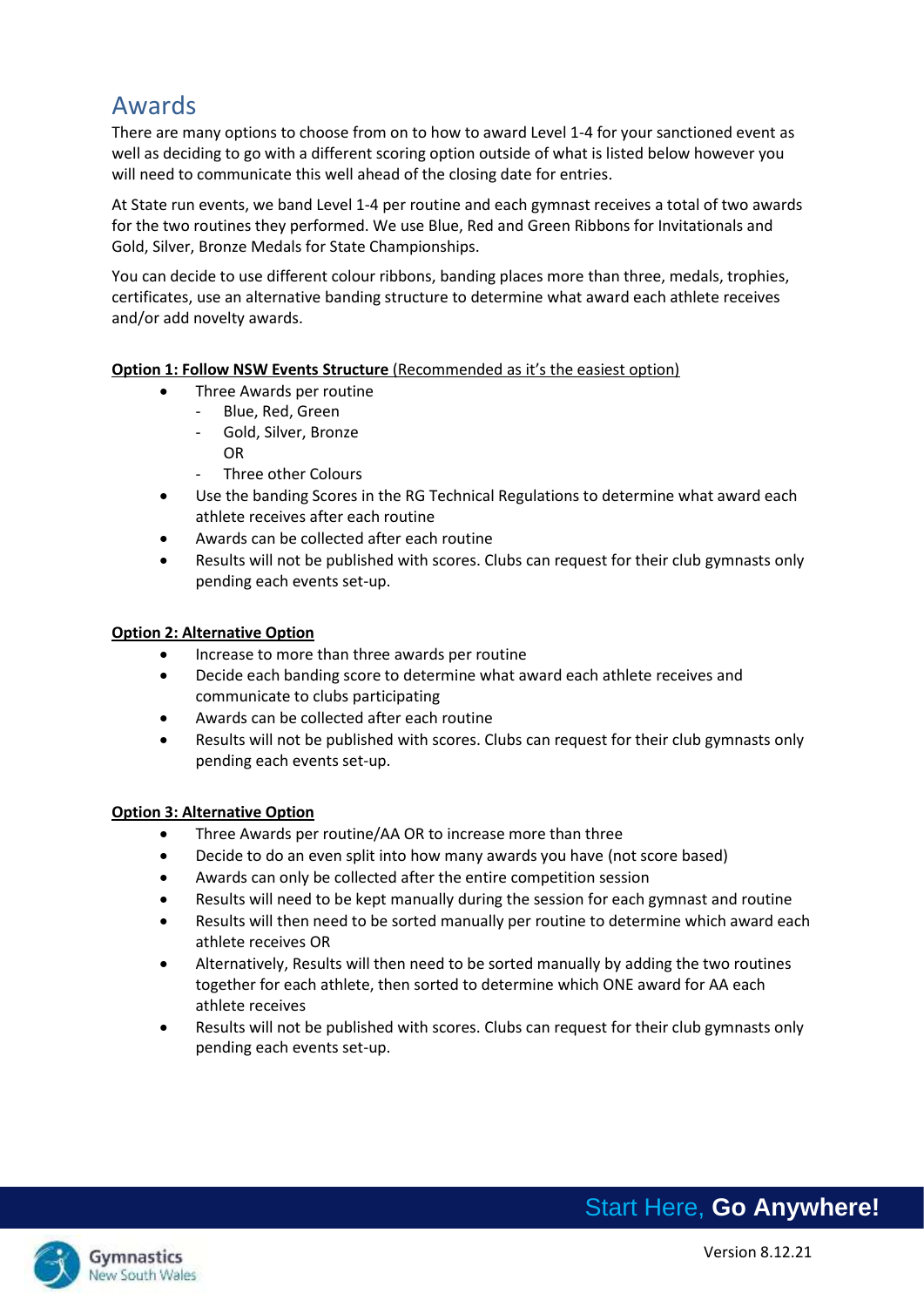### <span id="page-7-0"></span>How to run a Level 5-6 Event in NSW

### <span id="page-7-1"></span>Venue Considerations

- 1. All you need is enough space for the competition floor, warm up floor, judges tables, and spectators if your having them.
- 2. Height of ceiling- Approximate from 6m (ideal from 7m)
- 3. Other;
	- Power
	- Bathrooms
	- Carparks or street parking

### <span id="page-7-2"></span>Equipment Considerations

#### Required Items

- 1. Competition Floor
	- 5x roll out strip mats
	- Size of 5 mats equivalent for a matufa floor (RG specific competition floor)
	- Size of 5 mats equivalent for an artistic floor (WAG, MAG, ACRO- least preferred)
- 2. Warm Up Floor
	- 4x roll out strip mats
	- Size of 4 mats equivalent for a matufa floor (RG specific competition floor)
	- Size of 4 mats equivalent for an artistic floor (WAG, MAG, ACRO- least preferred)
- 3. Velcro Strips (if using roll out strips mats/artistic floor- to stop mats from sliding apart))
- 4. Sound
	- blue tooth speaker
	- power speaker/cd player
	- sound system
- 5. Judging Tables
- 6. Judging Chairs
- 7. Extension cords and power boards
- 8. Competition Markings (Red Tape only used if using a matufa or artistic floor to mark the boundary of 5 mats equivalent for the competition floor space. An alternative option is to use a barrier) However, be conscious of potential Health and Safety issues.
- 9. Music Device
	- Club/Coaches Device (recommended option- to remove responsibility from hosting club)
	- Ipad/Ipod, Computer/Laptop or phone
- 10. Awards
- 11. Gaffer Tape (Black/Silver to secure cords)

#### Optional Items

- 12. Barriers; (boxes, chairs or other equipment to separate any areas; Ballet bars are great in a hall setting for parents, spectators, waiting competitors and other competitions areas.
- 13. Printer
- 14. Spectator seating
- 15. Microphone

Note: If attending GA/Interstate events please refer to their regulations as requirements may vary.

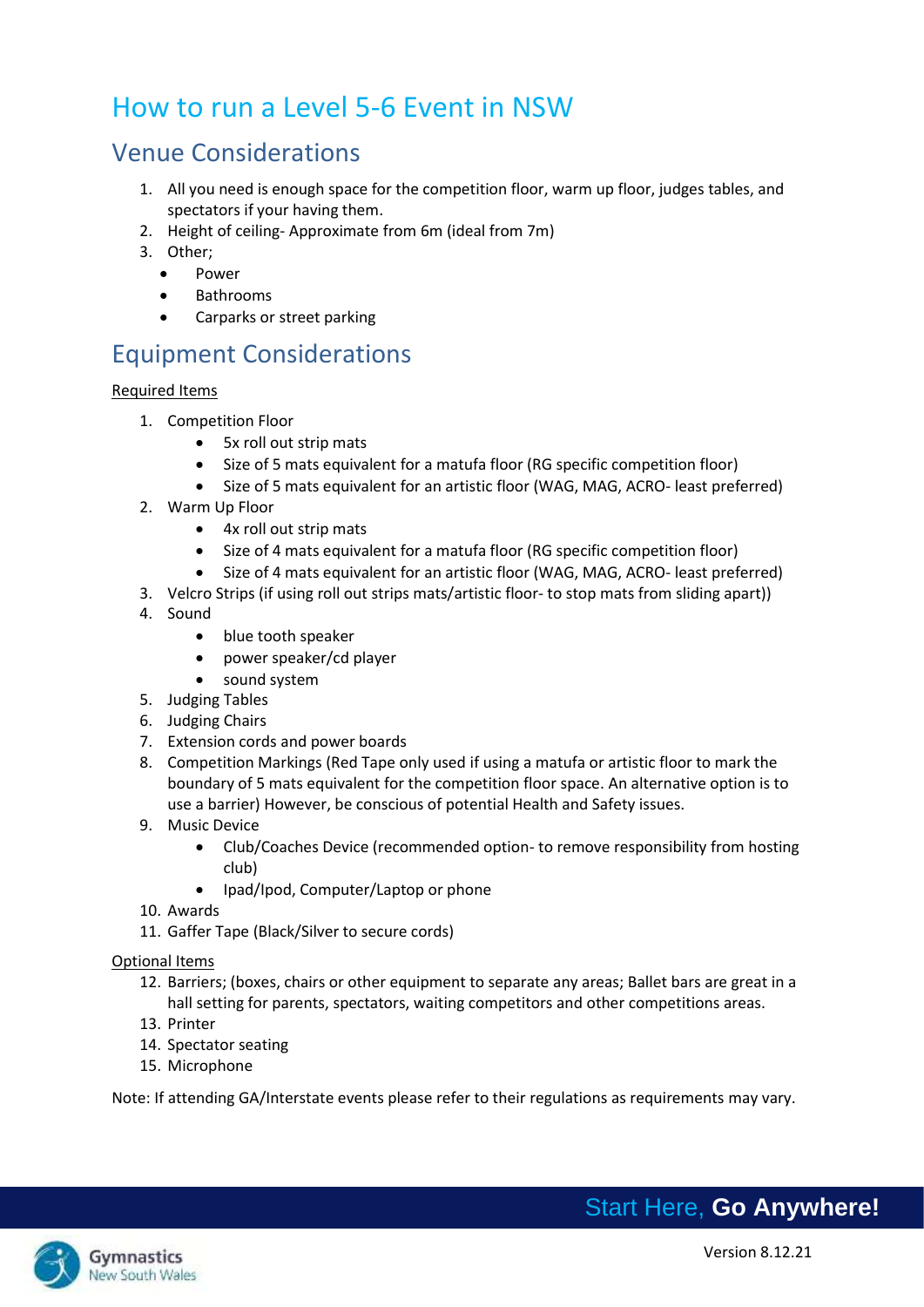### <span id="page-8-0"></span>Example Floor Layout- Using Roll Out Strip Mats

#### **Level 5-6; One gymnast competing**

- Competition Floor- 5x mats running longways to judges tables, no red tape required
- Warm up Floor- 4x mats behind the judges tables
- Velcro all mats must have Velcro (7x in total if using 9x mats)
- Judges Tables- number pending on one or two panels
- Sound place near power or run power to the judges table (you can encourage coaches to press play or you can either use a volunteer or judge to press play)



### **Level 5-6; Two gymnasts competing at the same time from the same Level**

• Additional mats required for the extra competition floor (Minimum 14 mats). If you have additional mats, it is recommended to be used for additional warm up space.



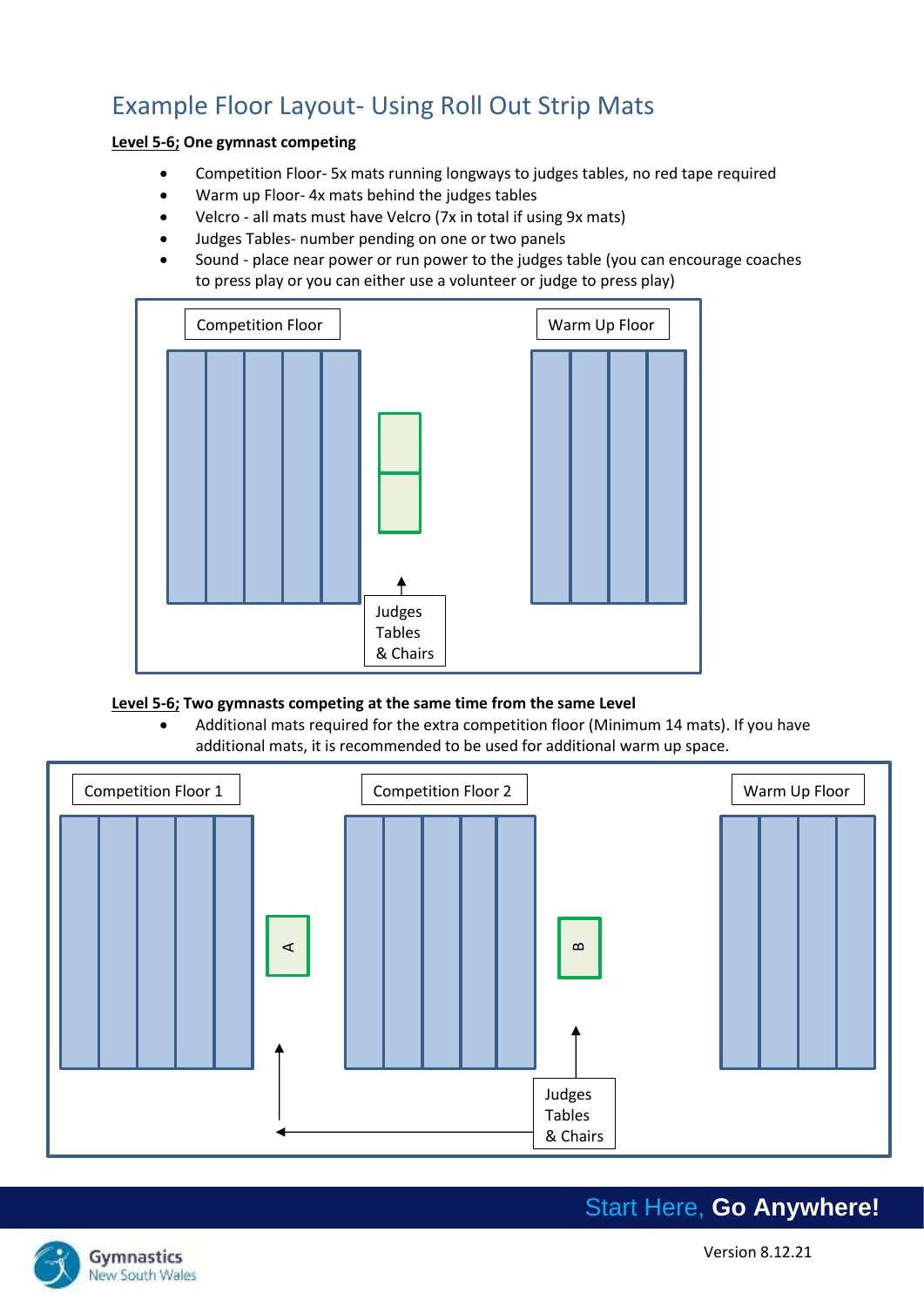### <span id="page-9-0"></span>Example Floor Layout- Using an Artistic Floor or Matufa Floor

#### **Level 5-6; One gymnast competing**

- Competition Floor- artistic floor/matufa floor, place red tape to the size of 5 mats equivalent of the competition floor or you can use boxes/other equipment that you have in the gym. However, be conscious of potential Health and Safety issues.
- Warm up Floor- 4x mats behind the judges tables
- Velcro all mats on artistic floor and warm up floor
- Judges Tables number pending on one or two panels
- Sound place near power or run power to the judges table (you can encourage coaches to press play or you can either use a volunteer or judge to press play)



#### **Level 5-6; Two gymnasts competing at the same time from the same Level**

• Additional mats required for the extra competition floor (Matufa/Artistic Floor + 9 roll out mats) If you have additional mats, it is recommended to use 10 roll out strips for the competition floors and use the matufa/artistic floor for the warm up area or potentially just use for additional warm up space.



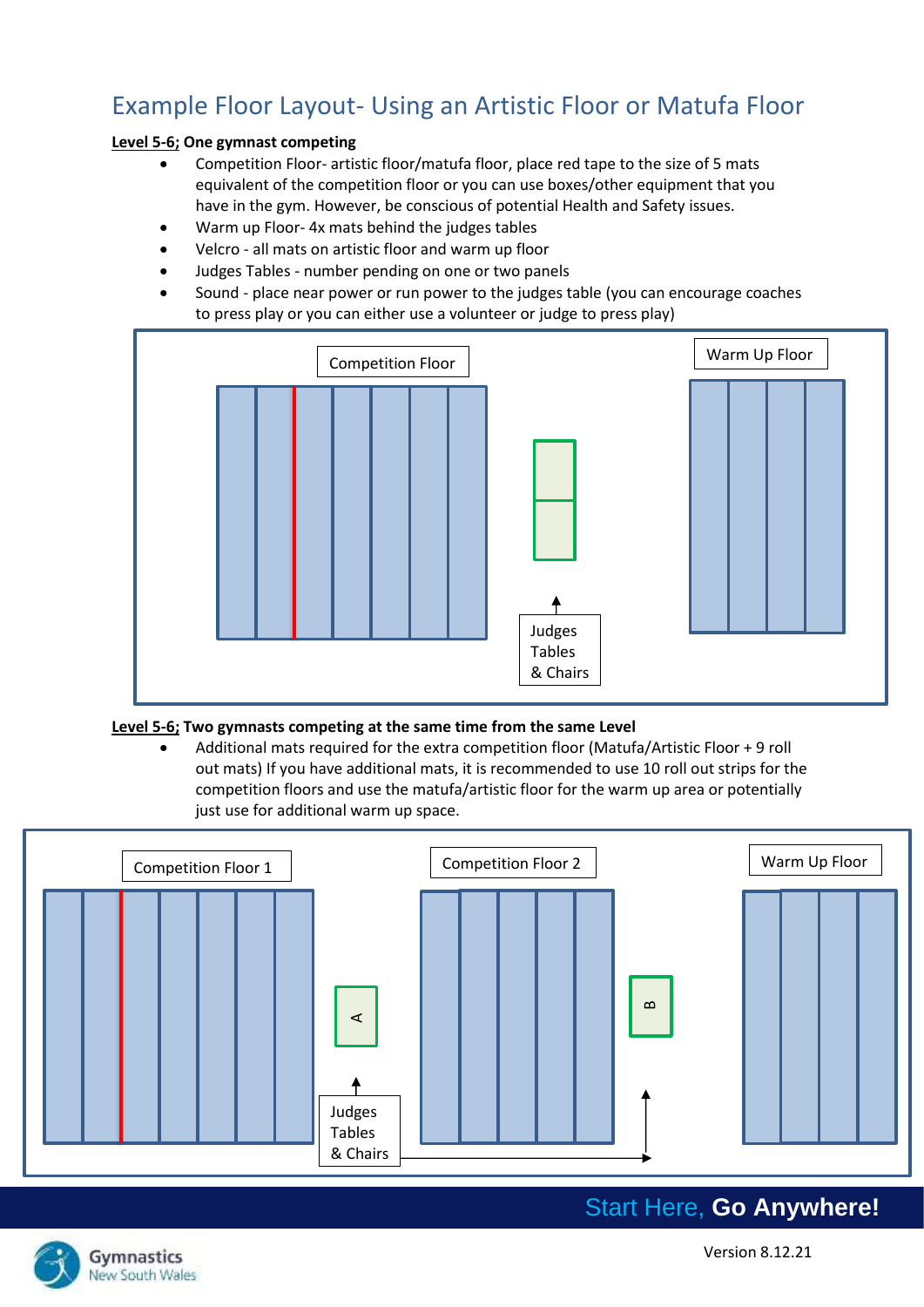### <span id="page-10-0"></span>Awards

At State run events, we award Level 5-6 individual ranking placings 1<sup>st</sup>-6<sup>th</sup> for each routine for each level/division per floor.

ie. Level 5 was split into two divisions at your sanctioned event; Level 5 Division 1 (Floor 1) will be awarded 1st-6th per routine as well as Level 5 Division 2 (Floor 2).

For AA, each athlete receives an AA Award from three banding scores.

You can decide to use different colour ribbons 1<sup>st</sup>-6<sup>th</sup>, medals, trophies, certificates, use an alternative award structure to determine what award each athlete receives and/or add novelty awards.

#### **Option 1: Follow NSW Events Structure**

- Award  $1^{st}$ -6<sup>th</sup> for each routine for a level/division per floor
	- Award AA using three awards
		- Blue, Red, Green
		- Gold, Silver, Bronze
			- OR
		- Three other Colours
- Use the AA banding Scores in the RG Technical Regulations to determine what AA award each athlete receives
- Awards can only be collected after the entire competition session
- Results will need to be kept during the session for each gymnast and routine
- Results will then need to be sorted per routine and AA to determine which award each athlete receives

#### **Option 2: Alternative Option**

- Award  $1^{st}$ -6<sup>th</sup> for each routine for a level/division per floor
- Award  $1^{st}$ -6<sup>th</sup> AA for a level/division per floor
- Awards can only be collected after the entire competition session
- Results will need to be kept during the session for each gymnast and routine
- Results will then need to be sorted per routine and AA to determine which award each athlete receives

#### Note:

- If you have only one competition floor for Level 5-6, you can still split them into smaller sessions and award per session.
- You can also decide to follow the GA age divisions for Level 5-6 for determining divisions OR
- Decide to follow GNSW structure for divisions; Once all entries are in for a level, divisions will be split equally into smaller sessions by using Age/DOB.

ie. If there are in total 40 entries for Level 5; Division 1 will be the youngest 20 gymnasts sorted by DOB Division 2 will be the older 20 gymnasts sorted by DOB

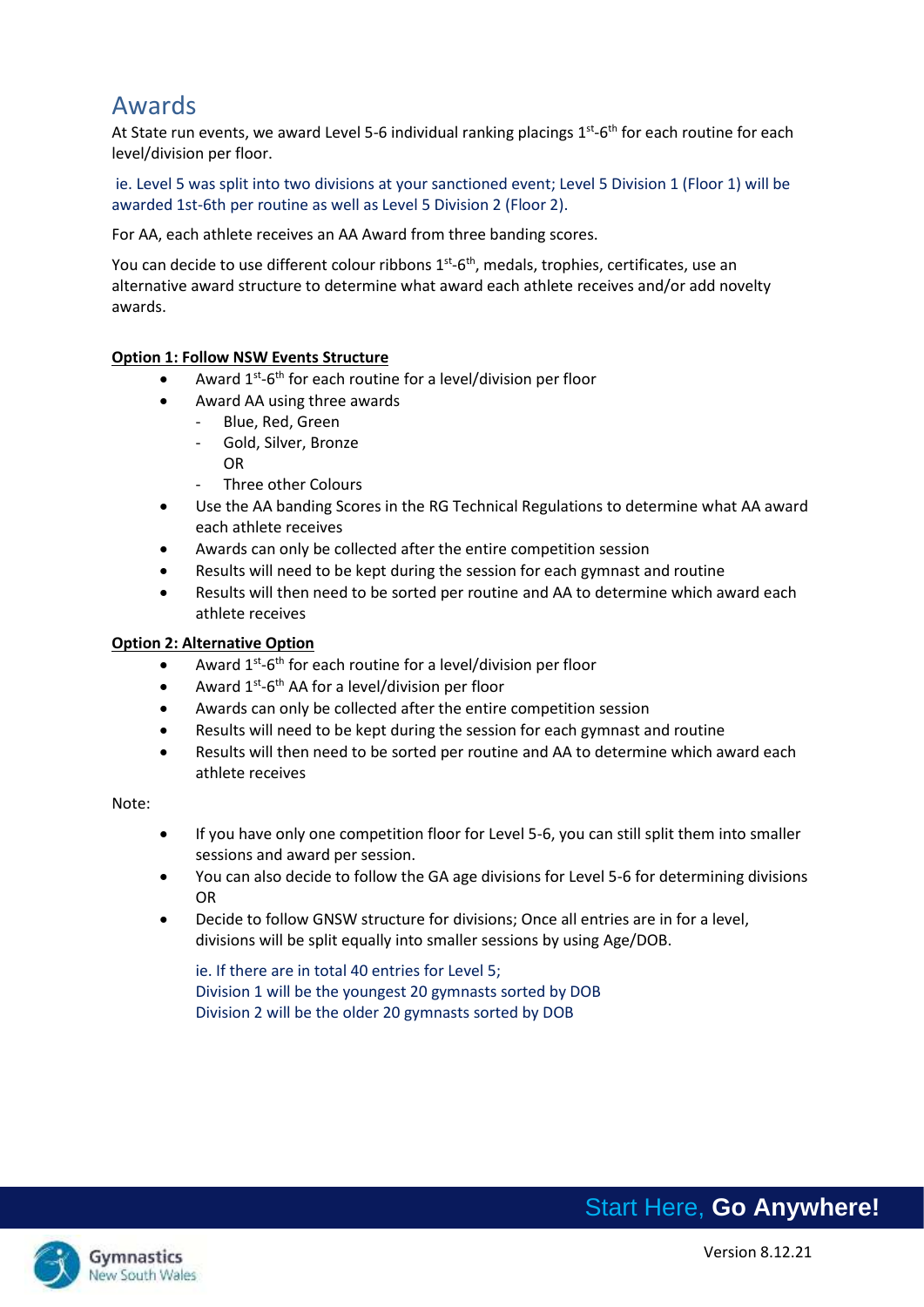### <span id="page-11-0"></span>How to run a Level 7-HP & Multiples Event in NSW

### <span id="page-11-1"></span>Venue Considerations

- 1. All you need is enough space for the competition floor, warm up floor, judges tables, and spectators if your having them.
- 2. Height of ceiling- approximate from 7.5m (ideal from 8m)
- 3. Other;
	- Power
	- Bathrooms
	- Carparks or street parking

### <span id="page-11-2"></span>Equipment Considerations

#### Required Items

- 1. Competition Floor
	- 7x roll out strip mats
	- matufa floor (RG specific competition floor)
	- artistic floor (WAG, MAG, ACRO floor- least preferred)
- 2. Warm Up Floor
	- 5-7x roll out strip mats
	- matufa floor (RG specific competition floor)
	- artistic floor (WAG, MAG, ACRO floor- least preferred)
- 16. Velcro Strips (if using roll out strips mats/artistic floor- to stop mats from sliding apart)
- 3. Sound
	- blue tooth speaker
	- power speaker/cd player
	- sound system
- 4. Judging Tables
- 5. Judging Chairs
- 6. Extension cords and power boards
- 7. Competition Markings (Red Tape to mark the boundary 13x13)
- 8. Music Device
	- Club/Coaches Device (recommended option- to remove responsibility from hosting club)
	- Ipad/Ipod, Computer/Laptop or phone
- 9. Awards
- 10. Gaffer Tape (Black/Silver to secure cords)

#### Optional Items

- 11. Barriers; (boxes, chairs or other equipment to separate any areas; Ballet bars are great in a hall setting for parents, spectators, waiting competitors and other competitions areas.)
- 12. Printer
- 13. Spectator seating
- 14. Microphone

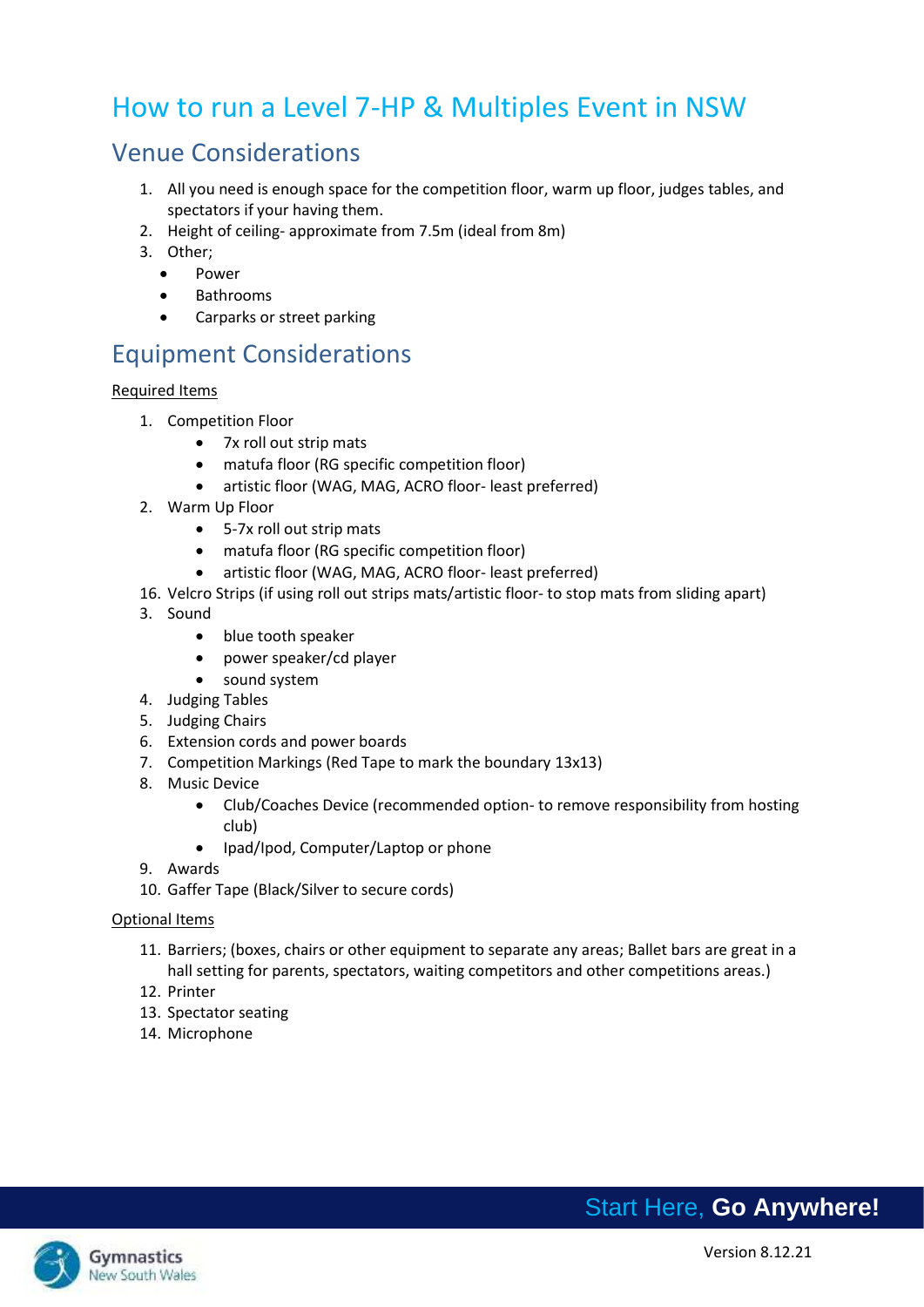### <span id="page-12-0"></span>Example Floor Layout- Using Roll Out Strip Mats, Artistic Floor or Matufa Floor

#### **Level 7-HP & Multiples; One gymnast/Group competing**

- Competition Floor- 7x mats running longways to judges tables, red tape required 13x13
- Warm up Floor- 5-7x mats behind the judges tables
- Velcro all mats must have Velcro roll out mats/artistic floor
- Judges Tables- number pending on one or two panels
- Sound place near power or run power to the judges table (you can encourage coaches to press play or you can either use a volunteer or judge to press play)
- If you have additional mats, it is recommended to be used for additional warm up space.
- If you have an artistic floor (least preferred) and roll out strips/matufa floor, it is recommended to use the artistic floor for the warm up space.



### <span id="page-12-1"></span>Awards

At State run events, we award individual ranking placings 1<sup>st</sup>-6<sup>th</sup> for each routine as well as AA for each level/division.

For Multiples Categories, we award Cat 1-5 AA 1<sup>st</sup>-6<sup>th</sup> and Cat 5 ranking placings 1<sup>st</sup>-6<sup>th</sup> for each routine.

You can decide to use different colour ribbons 1<sup>st</sup>-6<sup>th</sup>, medals, trophies, certificates and/or add novelty awards.

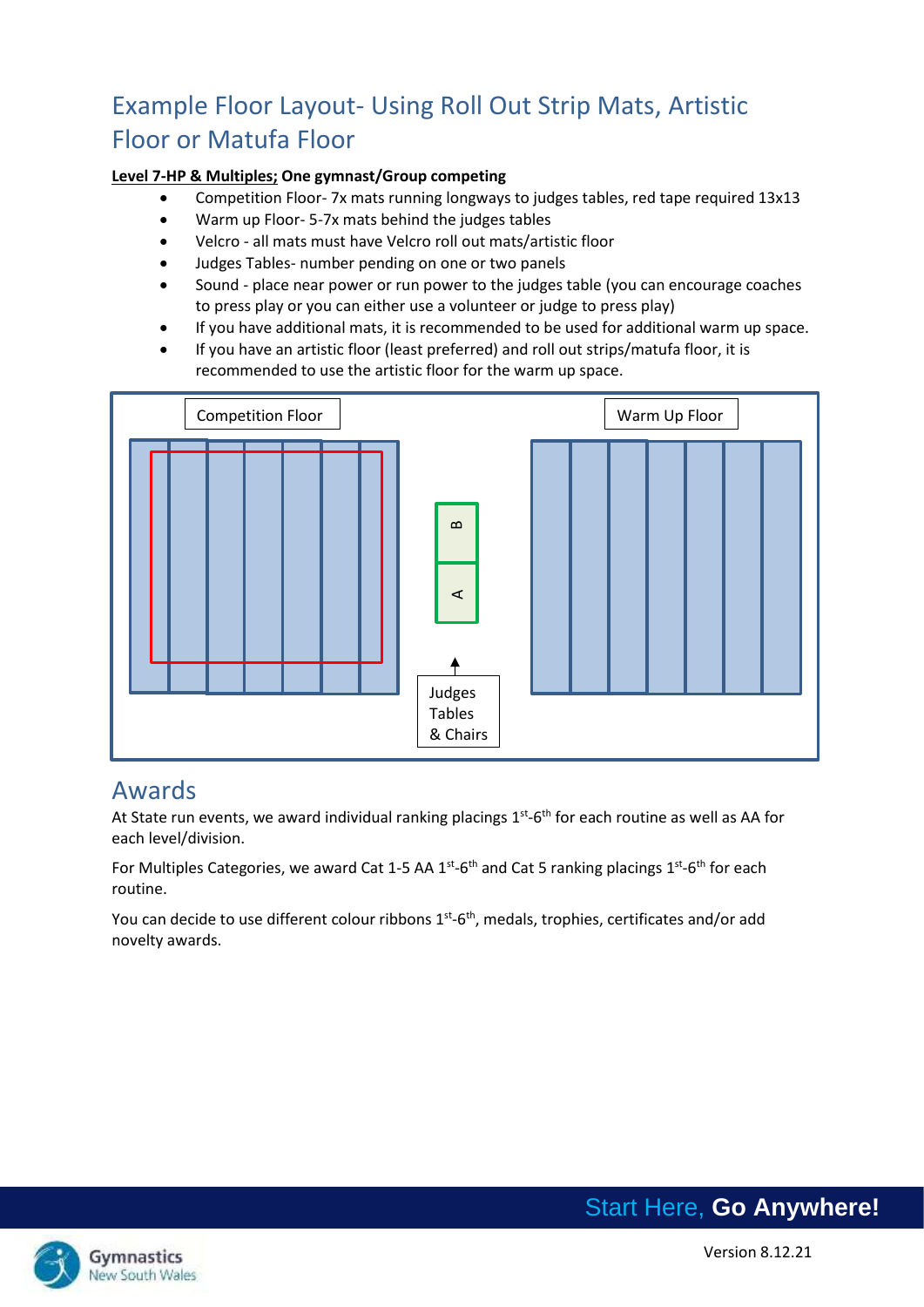## <span id="page-13-0"></span>General Event Information

### <span id="page-13-1"></span>Music

Level 1-6 State Compulsory music can be downloaded from th[e GNSW Technical Regulations](https://www.nswgymnastics.com.au/resources)  [Website.](https://www.nswgymnastics.com.au/resources)

- Save the files onto a device that you will be using to play music
- Use a volunteer/judge/coach to press play

For all other Levels/Divisions there are two options;

- **Option 1;** ask participating clubs to submit music by a due date, sort and order the music to match the competition work order, then organise a volunteer/judge/coach to press play
- **Option 2;** ask participating clubs to bring their music on a device which they will be responsible to connect, and press play for each gymnast/group from their club. If deciding this option, it is recommended to have all gymnasts from the same club competing in a row.

### <span id="page-13-2"></span>Judges

For all Judge Requirements and Panel Configurations please refer to the [GNSW Technical](https://www.nswgymnastics.com.au/)  [Regulations.](https://www.nswgymnastics.com.au/)

Clubs are responsible to organise and allocate judging panels for their sanctioned event/s. For additional recommendations or advice, you can contact the NSW RG Judging Coordinator, NSW RG Technical Director and/or the GNSW RG ESDO. Contact details are available [HERE.](http://www.gymnsw.org.au/NSW/Members/Rhythmic_Gymnastics/Gymsport_Committee/NSW/Gymsports/Rhythmic/_Management_Committee.aspx?hkey=b4d32d80-62a2-462b-8738-8f368d04baf8)

It is recommended to host your judge event briefings prior to your sanctioned event.

### <span id="page-13-3"></span>Coaches

For all Coach Requirements please refer to the [GNSW Technical Regulations](https://www.nswgymnastics.com.au/) Website.

It is recommended to host your coach event briefings prior to your sanctioned event.

### <span id="page-13-4"></span>**Spectators**

For all Spectator Requirements please refer to the GNSW [Technical Regulations](https://www.nswgymnastics.com.au/) Website.

Clubs may decide if it will be spectator free at their sanctioned event/s. It is recommended to communicate all your event information to clubs participating.

### <span id="page-13-5"></span>Volunteers

For all Volunteer Requirements please refer to th[e GNSW Technical Regulations Website.](https://www.nswgymnastics.com.au/)

Clubs may decide to seek volunteers from their own club, clubs participating or no volunteers for their sanctioned event/s.

### <span id="page-13-6"></span>**Scoring**

Clubs may decide to purchase the scoring progra[m https://app.rgscores.com/](https://app.rgscores.com/) for their sanctioned event/s. For information on the features and cost of the program, please contac[t Rick Banks.](mailto:rbanks54@msn.com)

An alternative option is to use manual excel templates.